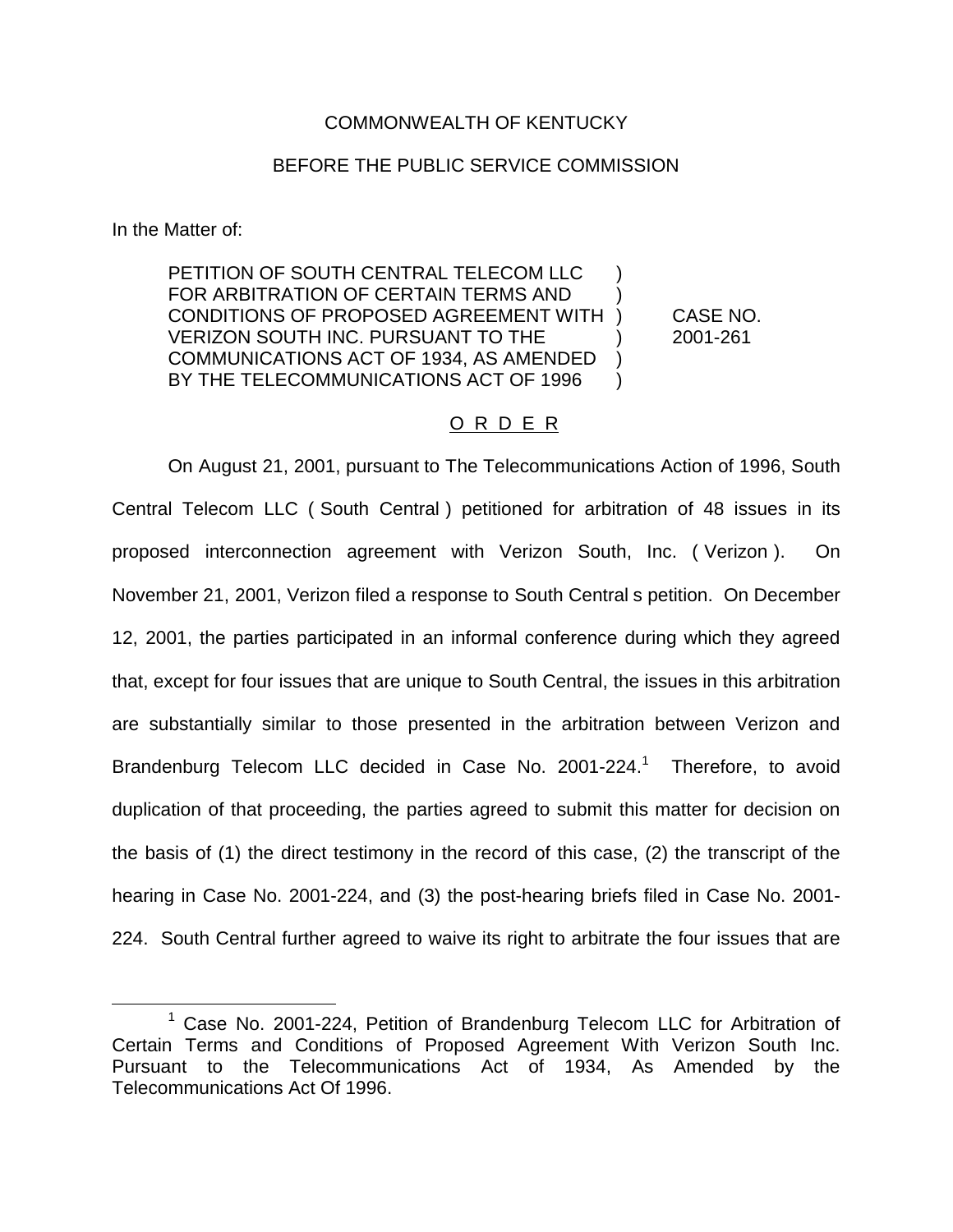unique to its petition and both parties agreed to withdraw all pending motions, responses, and replies. Accordingly, on December 18, 2001, the Commission cancelled the hearing set for this proceeding and adopted the procedure agreed upon by the parties. As a result of the parties' agreement, 28 issues remain in dispute.

# Issues 1 and 14: Change in Applicable Law

Verizon has included provisions in its standard agreement that would allow it to terminate a service, payment, or benefit provided under the agreement, on 30 days notice if, as a result in a change in the law, Verizon is no longer required to provide the service, payment, or benefit. In addition, the standard agreement provides that Verizon may recover any payment made under its terms to South Central if a change in the law removes the obligation to make the payment. By way of compromise, Verizon has offered to extend the notice period to South Central to 60 days, but otherwise insists on including the standard provisions in its proposed contract with South Central.

South Central opposes the provisions and maintains that they should be stricken from the contract. South Central is particularly concerned about the reimbursement provisions that would require it to refund payments rightfully received under the contract. South Central proposes that, when changes are made in the law that affect obligations previously agreed upon, the parties should be required to negotiate amendments to the contract that will bring it into conformity with the applicable law.

The Commission agrees with South Central. The Commission finds that South Central's proposal produces a firm commitment from both parties. At the same time, it requires the parties to amend the contract prospectively whenever that is necessary for it to remain in conformity with the law. Therefore, the contract should provide that

-2-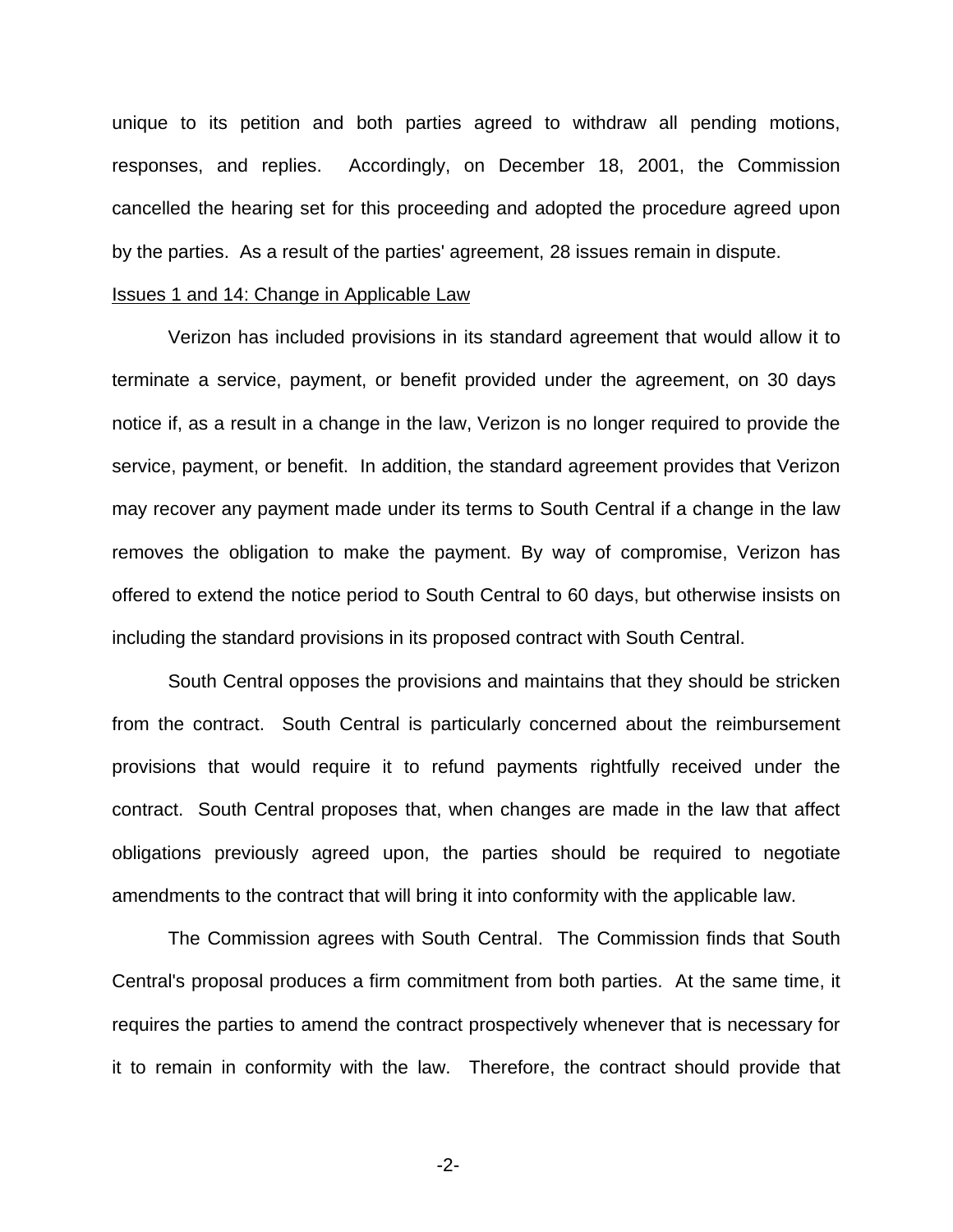changes in applicable law should be incorporated into the contract through the negotiation process that either party may initiate. Further, the Commission notes that such negotiations need not occur unless the change in law actually renders a contractual provision unlawful. A change in law that merely reduces or removes an obligation is not cause for renegotiation during the term of the contract.

#### Issue 5: Labor Disputes

Verizon defines *force majeure* in its standard agreement to include labor unrest, under which it lists strikes, work stoppages, slowdowns, pickets, and boycotts. As proposed by Verizon, the company would be excused from performing any obligation under the contract if it were prevented from doing so by any of those events. Verizon concedes that labor unrest would not excuse it from providing the same services to South Central customers that it provides to its own customers. Nevertheless, South Central opposes the inclusion of labor unrest under *force majeure* provisions.

South Central argues that labor disputes are not *force majeure* events and that they constitute no excuse for failure to perform obligations under the contract. South Central is not reassured by Verizon's concession that the *force majeure* provisions do not excuse it from providing services to South Central customers that it is able to provide during a labor dispute to its own customers.

The Commission agrees that labor unrest activities are not *force majeure* events which, by definition, are events that a party to a contract could not have anticipated or controlled. <sup>2</sup> However, the agreement should provide that, in the event of a labor dispute that specifically affects Verizon and South Central customers in Glasgow,

 $2$  Black s Law Dictionary ( $7<sup>th</sup>$  Ed. 1999).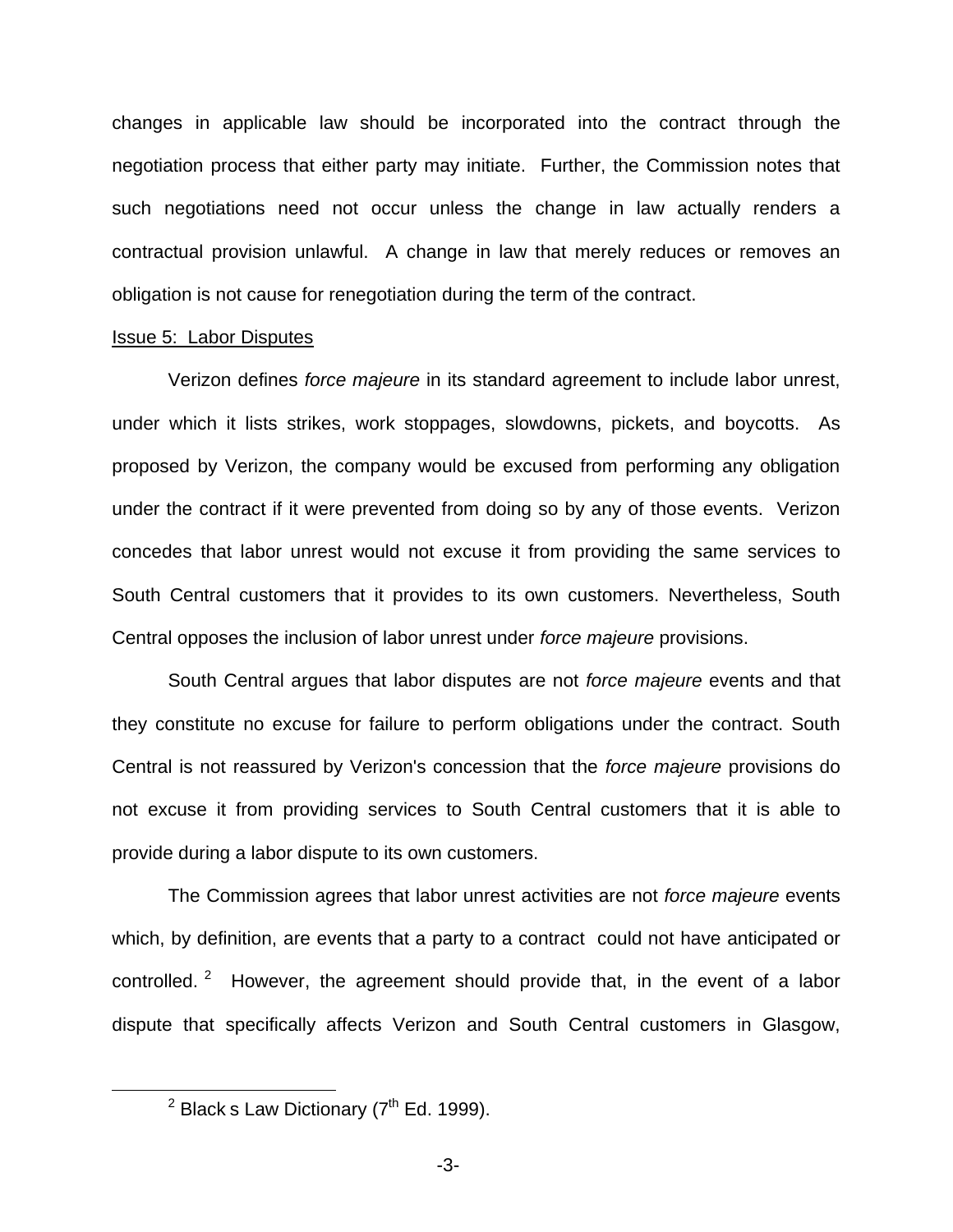Verizon must continue to provide the same level of service to South Central customers that it provides to its own customers in that area. Verizon cannot be required to provide service to a competitor that is superior to that it provides to itself.<sup>3</sup>

#### Issue 7: Fraud Investigations

Both parties propose that each be responsible for fraud associated with its customers and that they cooperate with one another in investigating and minimizing cases of fraud. However, South Central's proposal contains specific measures that the parties would agree to utilize when appropriate in the course of such cooperation. Verizon opposes including the specific proposals and instead offers to provide the same investigative service to South Central that it provides to other carriers. It has offered language to that effect to add to Section 17 of its proposal.

The Commission agrees with Verizon that the issue is one of parity and that it has no obligation to offer South Central greater investigative services than it offers to other carriers. Therefore, the additional language proposed by Verizon should be included in the agreement.

# Issue 8: Employer s Liability Coverage

The dispute here involves the amount of coverage that Verizon will require South Central to carry for Workers' Compensation and employer's liability insurance. South Central asserts that it should be required to carry only the amount of insurance required by applicable law, which, it argues, is the amount that the General Assembly has determined to be sufficient to protect the public interest. According to South Central,

 $3$  lowa Utilities Board v. Federal Communications Commission, 120 F.3d 753 ( $8<sup>th</sup>$ ) Cir. 1997), vacated in part on other grounds, 525 U.S. 366 (1999).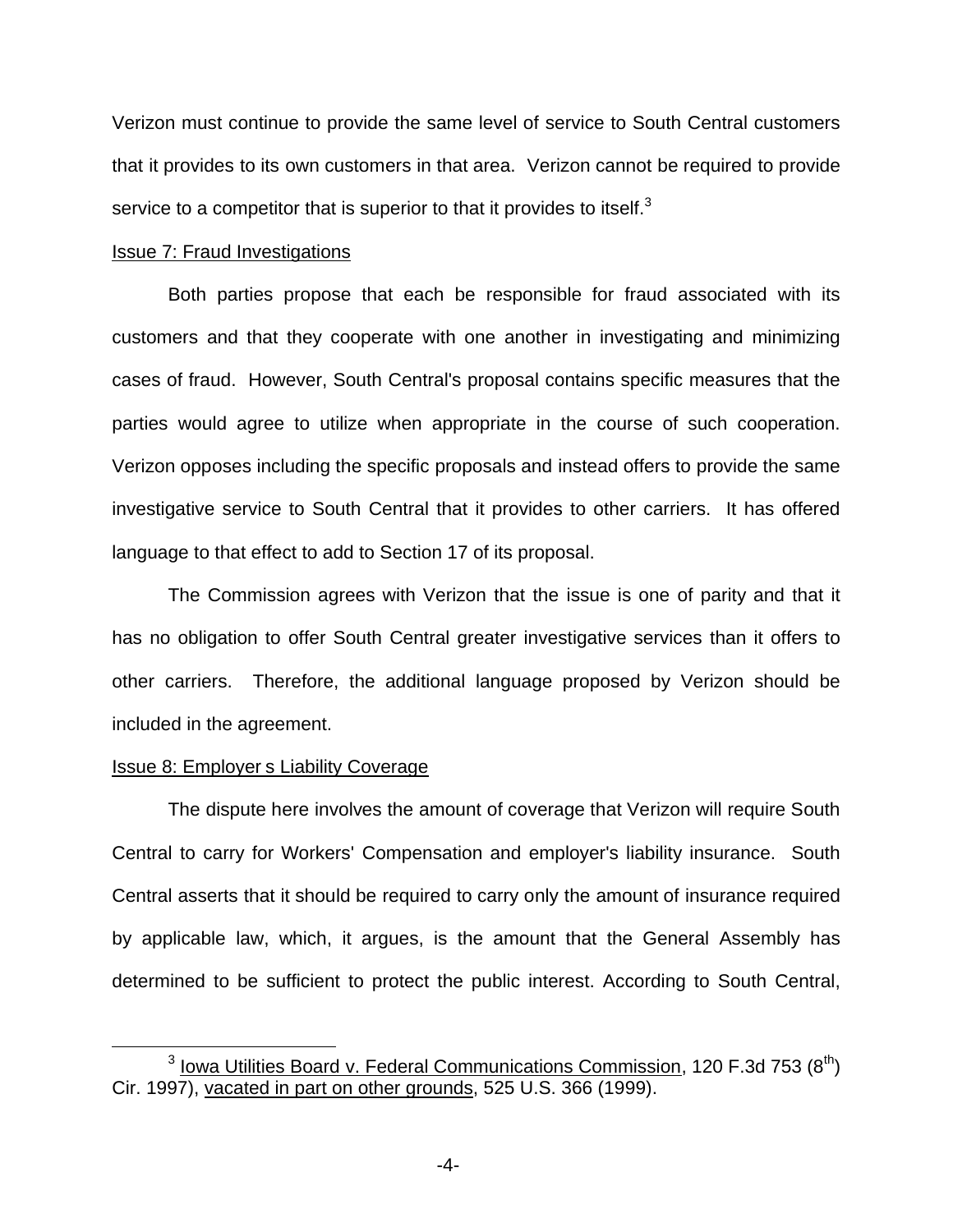that amount is \$500,000 per occurrence. Verizon proposes that, at a minimum, South Central should be required to carry \$1,000,000 per occurrence. However, Verizon offers no reason for requiring the additional coverage. The Commission agrees with South Central and sees no reason to require more coverage than the minimum required by law.

#### Issues 9, 17, 21, 25, 27, 30, and 47: References to External Documents

To fulfill their obligations under these provisions of Verizon s proposed contract, the parties would be required to refer to guidelines and operating procedures published on Verizon's Web site. South Central does not object to utilizing procedures in a document separate from the contract, but is concerned that Verizon will be able to change the procedures unilaterally. South Central proposes that language be added to the agreement that would prevent Verizon from changing any procedure or practice except upon mutual agreement of the parties.

Verizon disagrees with South Central's interpretation and expressly maintains that the contract does not incorporate the contents of its Web site as contractual obligations. Verizon notes that the contract makes only three references to the Web site, and that South Central has agreed to each such provision. Furthermore, Verizon notes that in one of those instances the contract provides that Verizon must follow specific guidelines before it can alter or change the terms and conditions of its Operations Support Systems ( OSS ).

The Commission finds that the procedures published on the Web site apply equally to all competitive local exchange carriers ( CLECs ) with whom Verizon interconnects. Moreover, the limited scope of the incorporation of the Web site s

-5-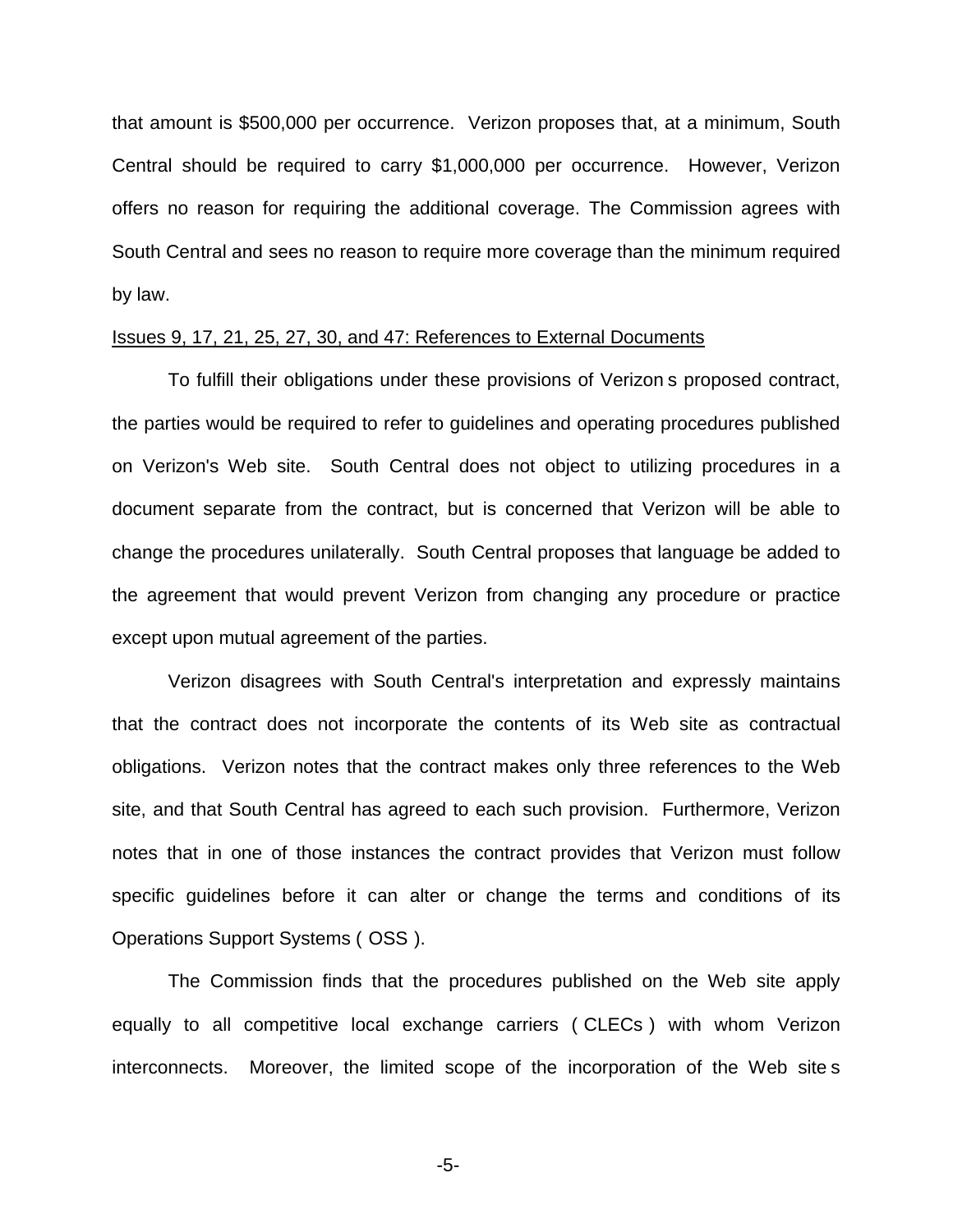procedures appears to prevent the sort of broad unilateral change that concerns South Central. Accordingly, South Central s proposed language is rejected.

# Issue 11: Notice of Technology Upgrades

Verizon's proposed contract gives Verizon the discretion to upgrade its facilities. South Central does not object to this provision. It does, however, desire reasonable notice of such an upgrade. As noted by Verizon, the language in its proposal refers to 47 CFR 51.325 through 51.335, which require an incumbent local exchange carrier ( ILEC ) to give notice of any network change in specific instances, including changes that will affect a competing service provider s ability to provide service. As federal requirements satisfy South Central's concerns, this issue is resolved.

# Issue 12: Transfer of Assets; Sale of Verizon Territory

Verizon's proposed contract would allow Verizon to terminate the agreement upon 90 days notice if it sells or transfers its operations in the territory affected by the agreement to a third party. Verizon's recent announcement that it has agreed to sell its operations in this state makes this occurrence a definite possibility. South Central seeks protection from such an occurrence by proposing that the contract survive the sale. The Commission agrees with South Central and finds that language should be included in the agreement specifying that the contract bind any successor in interest.

## Issue 15: Definition of Local Traffic

Both parties wish to include a definition for local traffic in the glossary of their interconnection agreement. Verizon, which prefers to refer to the traffic as Reciprocal Compensation Traffic, wants the definition to reflect the Federal Communications Commission s ( FCC ) recent decisions concerning local traffic, reciprocal

-6-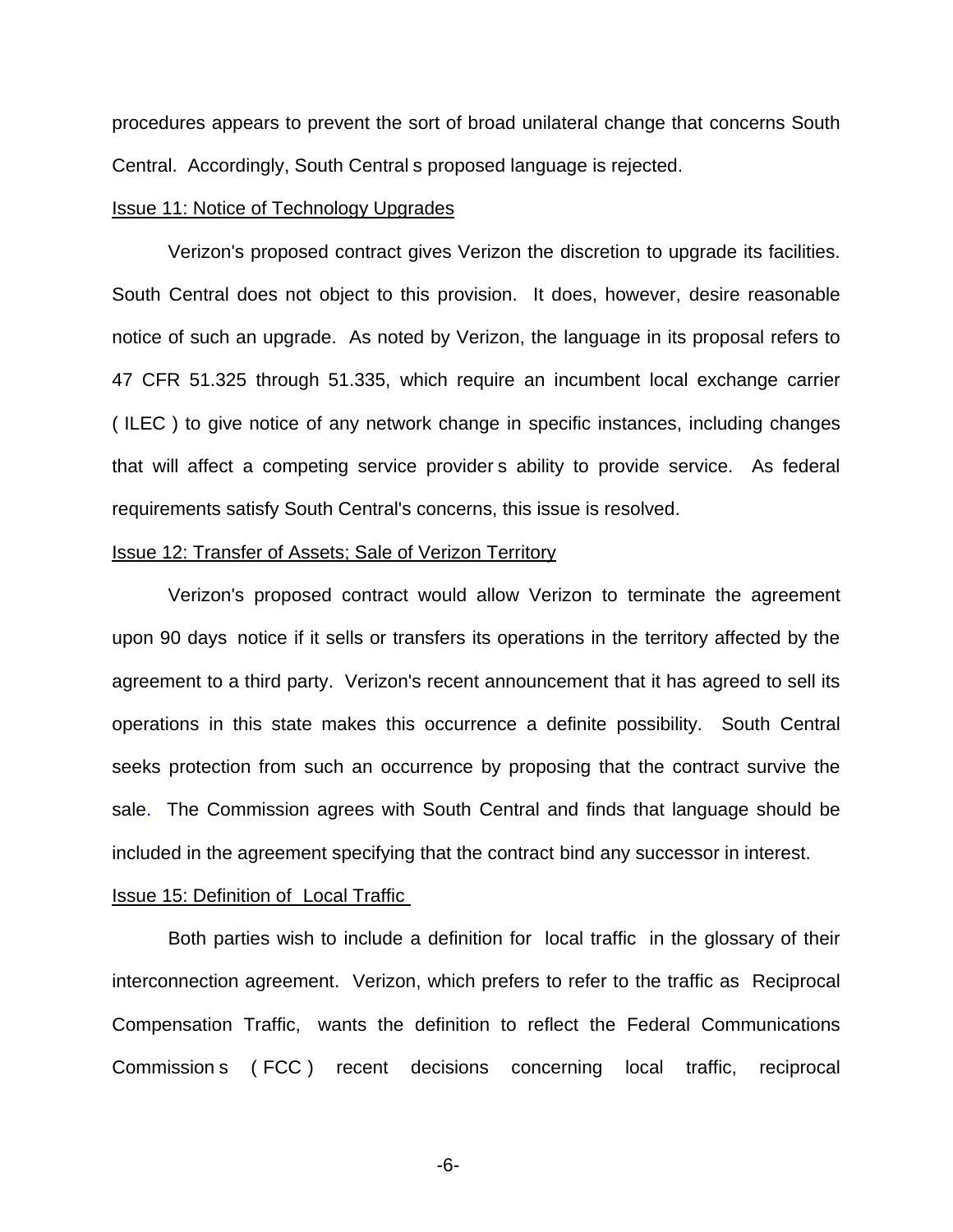compensation and Internet service providers, and to base the determination on Verizon's local calling areas as defined by Verizon. South Central does not appear to object to reflecting recent FCC decisions, but strongly opposes allowing Verizon to define the local calling areas. South Central argues that this provision would enable Verizon to change the definition of local traffic unilaterally during the term of the agreement.

While the Commission does not construe the language proposed as South Central construes it, the Commission agrees that it should not be included in the agreement. Pursuant to KRS 278.160, local calling areas should be altered by tariff procedures established by applicable statutes and Commission regulations. Those procedures allow for objections to be made to proposed changes by parties in interest. The same procedures shall continue to be applicable under the interconnection contract.

#### Issues 16 and 35: Alternate Billed Calls

Verizon's proposed agreement provides that alternate billed calls originated or authorized by the parties' respective customers shall be settled in accordance with a mutual agreement. South Central objects to Verizon s language as too broad, and prefers a settlement practice that has been mutually agreed upon by the parties. In the absence of such an agreement, South Central proposes that neither party charge the other for such calls.

The Commission finds that South Central should designate a centralized message distribution center host company ( CMDS ) to act as its clearinghouse for such

-7-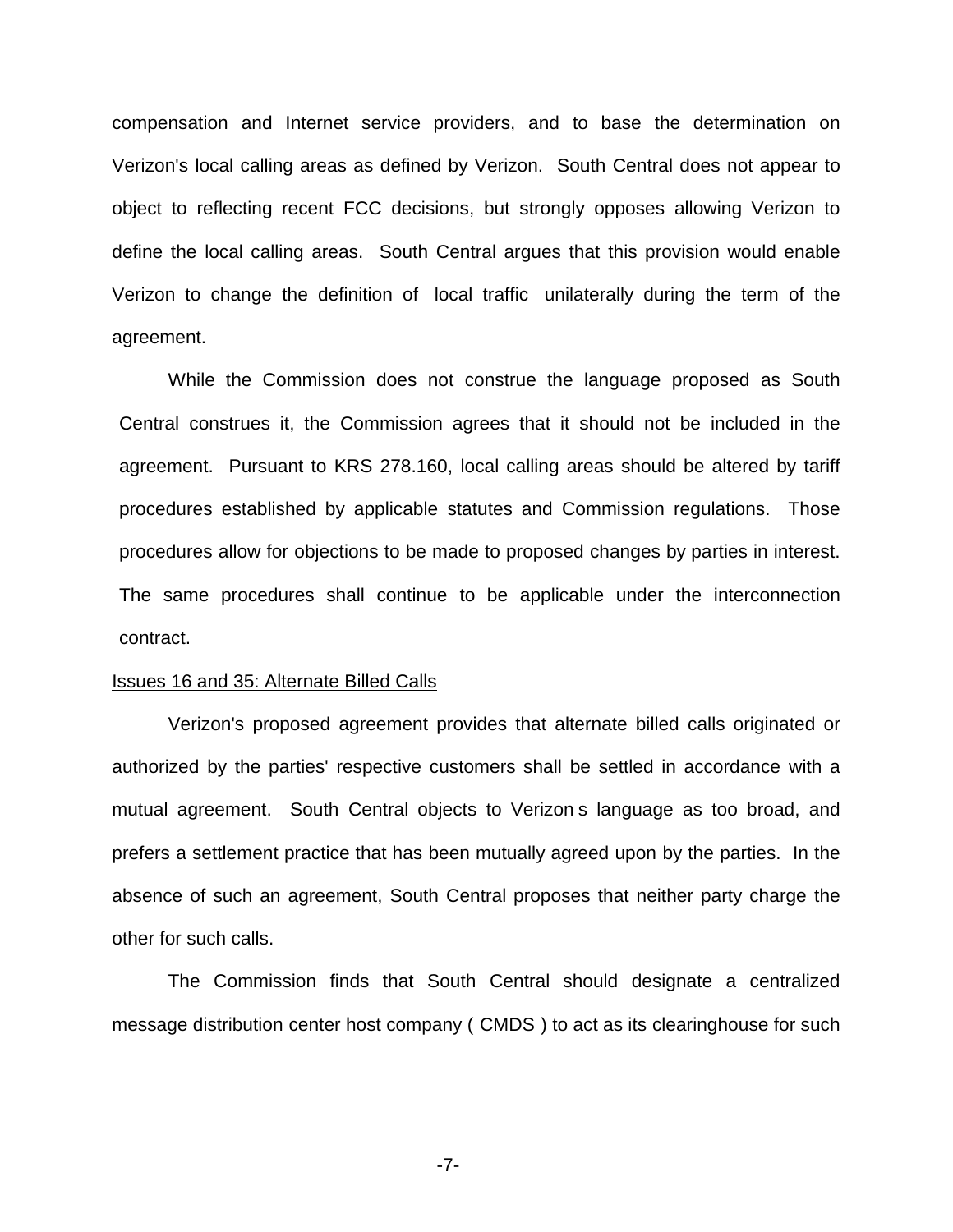calls and to notify Verizon of its selection. The contract should provide that in the absence of such a selection, the language proposed by Verizon shall apply.

# Issue 18: Directory Listings

The issue here is one of pricing for directory listings. South Central maintains that it should be required to pay only the discount or wholesale rate. Verizon disagrees, arguing that directory listings are not a telecommunications service under the Telecommunications Act and, therefore, do not qualify for the discount. The Commission agrees with Verizon.

If South Central were reselling Verizon s service, these listings as retail services would be available at a wholesale discount. However, as South Central will provide facilities-based service, the wholesale discount is no longer applicable and South Central would pay the appropriate tariffed rate. Thus, when Verizon provides additional listings, they are not network elements necessary to provide telecommunications service and South Central should pay the appropriate tariffed rate. However, when Verizon provides a newly ported number, the cost of a directory listing is included in the tariff for that service and no additional charges may be assessed. Accordingly, the contract should include language that reflects this decision.

## Issues 17, 21, 25, 27, and 47: Duties of an Account Manager

The issues relating to an account manager are similar to the issues raised by South Central concerning the need to consult Verizon's Web site. South Central argues that as problems arise, it needs a specific Verizon contact person who is familiar with South Central s operations. Accordingly, South Central proposes language that would require each party to assign the other an Account Manager who will be required to

-8-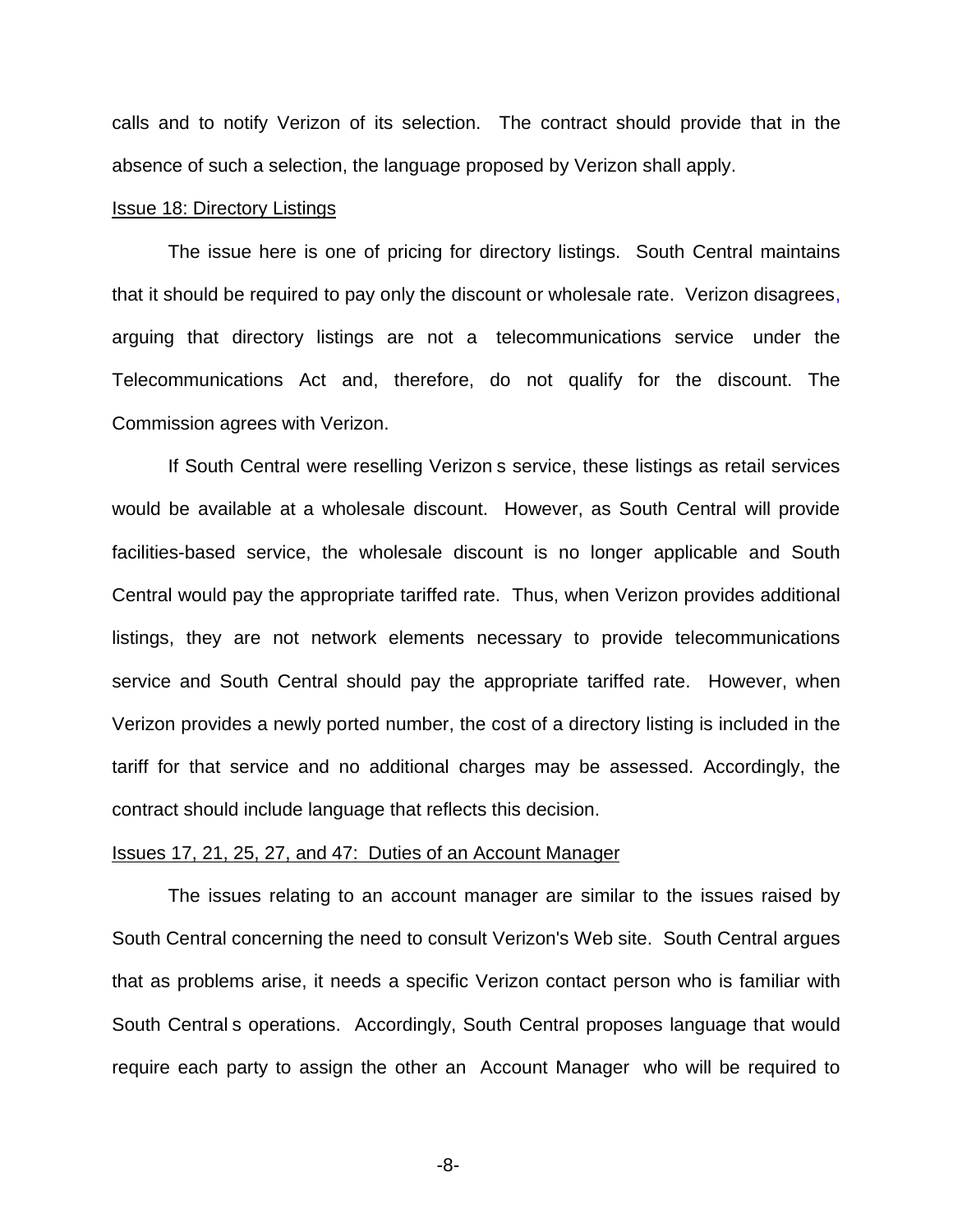resolve problems brought to his attention by the other party. The Account Manager would further be required to begin addressing a problem within 5 days after it is brought to his attention.

Verizon objects to the provision on the grounds that it is an attempt by South Central to dictate how Verizon does business. Verizon states that it has assigned one person to deal with problems that CLECs encounter in Kentucky.

The Commission finds that this is essentially a matter of parity and nondiscrimination. Whatever problem-solving services that Verizon furnishes to other CLECs and to its own operations must likewise be furnished to South Central. Nevertheless, the Commission also agrees with South Central that Verizon should designate a point of contact who will address South Central's problems in a timely and reasonable fashion. However, Verizon should be permitted to determine the number of persons designated as South Central contacts.

#### Issues 23 and 48: Pricing

South Central requests this Commission to adopt its position that retail rates are not applicable for DS1/DS3 trunking. Section 251(c)(2)(D) of the Telecommunications Act requires an ILEC to interconnect on rates, terms, and conditions that are just, reasonable, and nondiscriminatory. Furthermore, Section 252(b)(4)(B) gives each state commission the power to arrive at its best decision based upon the information provided during the arbitration process.

Verizon asserts that inquiries into cost support are not relevant as this is an arbitration, not a cost proceeding. Verizon is in error. Pricing is clearly crucial to South Central s ability to compete as a CLEC. More vitally, it is a central issue to any

-9-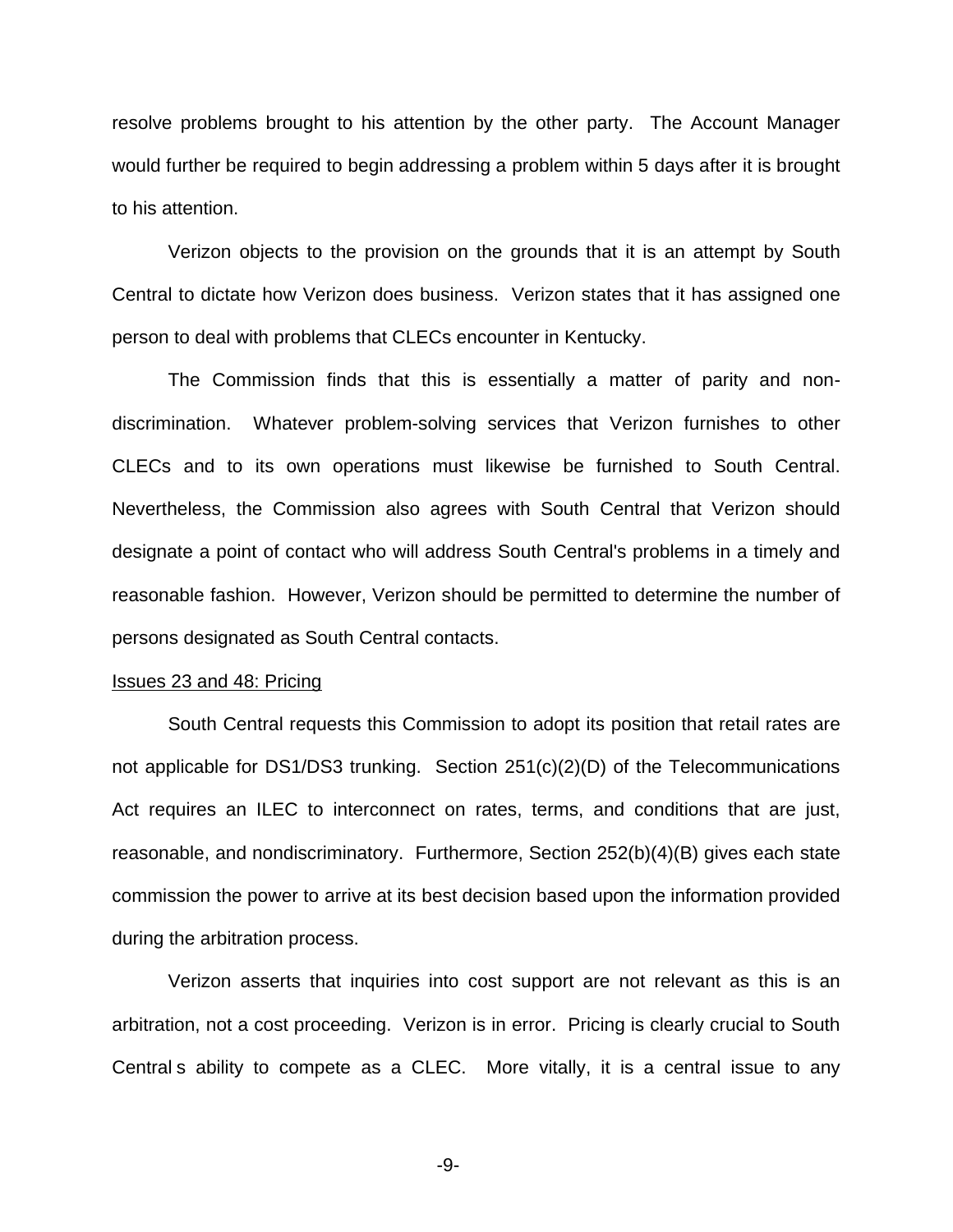arbitration, as the Federal Court of the Eastern District of Kentucky has found. See AT&T Communications of the South Central States, Inc. v. BellSouth Telecommunications, Inc., 20 F. Supp. 2d 1097, 1102 (E.D. Ky. 1998) (finding that the PSC was required to set interconnection rates during the statutory period allowed for arbitrations).

Verizon also takes the position that its DS1 and DS3 offerings are located in the No. 6 Intrastate Access Tariff on file and that this open arrangement allows anyone, including CLECs, an opportunity to review prices. However, these prices are tariffed as opposed to cost-based and are not, therefore, appropriate unbundled network elements ( UNE ) prices under 47 U.S.C. § 252(d). UNE pricing must be applied to trunking as it is a necessary network element required by a CLEC to effectively compete. Denial of trunking as a UNE would in fact impair South Central s ability to compete.

The FCC has declared that incumbents must provide UNEs at cost-based rates.<sup>4</sup> This Commission finds that DS1 and DS3 trunks are UNEs and that the tariffed prices on file are not cost-based and must be rejected. South Central s request for cost-based intrastate DS1 and DS3 trunking is both reasonable and timely. Verizon is therefore ordered to provide cost-based pricing for these elements.

# Issue 22: Referral and Intercept Announcements

South Central argues that Verizon should provide South Central's customers referral and announcement services free of charge for a specified period. South Central recommends that the period be 120 days for business customers and 30 days for

<sup>&</sup>lt;sup>4</sup> In the Matter of Implementation of the Local Competition Provisions in the Telecommunications Act of 1996 (CC Docket 96-98, Aug. 8, 1996), at ¶ 231.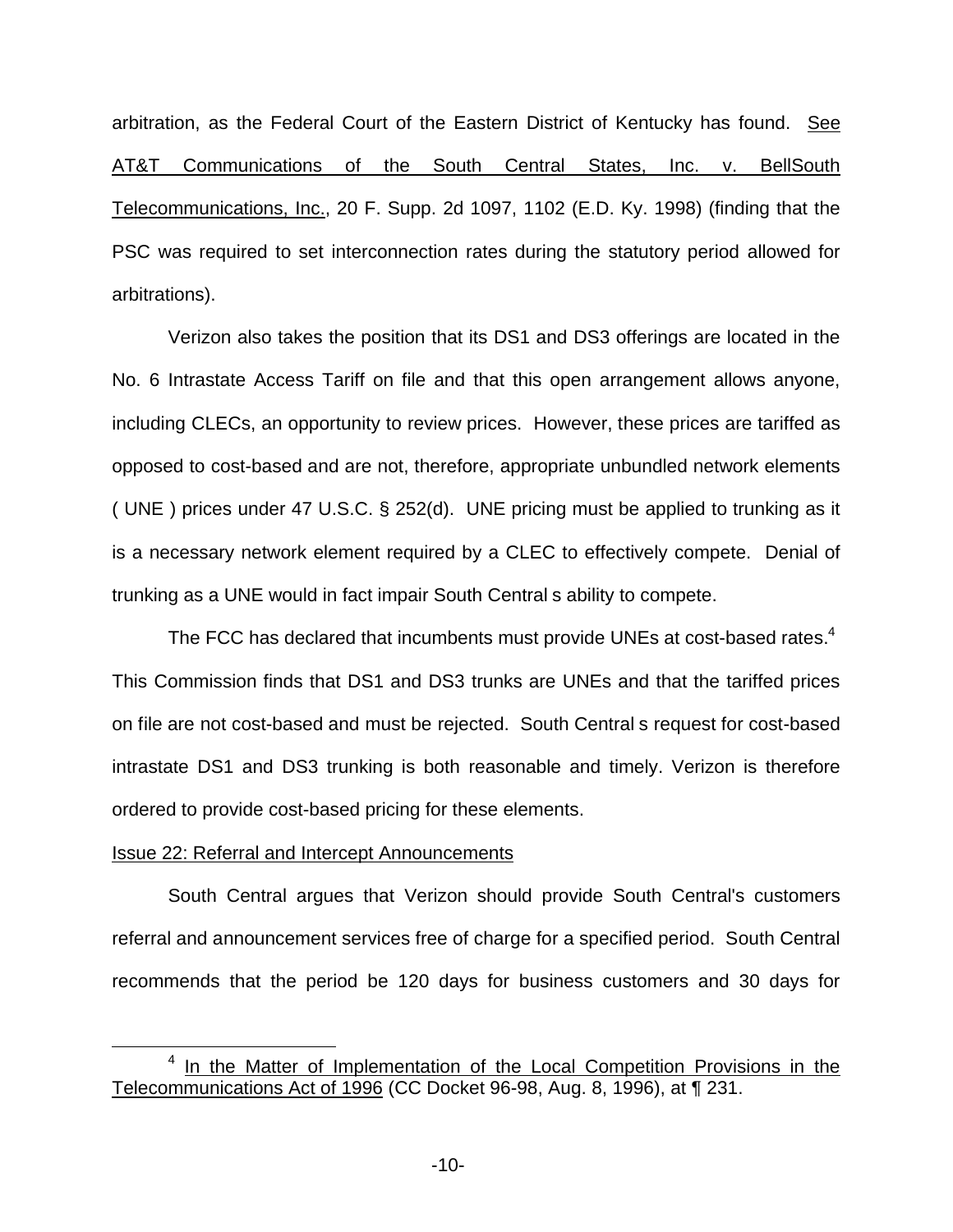residential customers. In addition, South Central states that neither party should be allowed to charge the other party's customers for a local exchange carrier change during the intercept and referral period. South Central is concerned that Verizon might use such charges to interfere with recent customer transfers from Verizon to South Central.

Verizon argues that, in the interest of efficient network management, it has the right to determine the length of the referral and intercept periods, and to establish such charges as it deems appropriate. Accordingly, while Verizon proposes the same referral and intercept periods as those proposed by South Central, Verizon reserves the right to reduce the period if a number shortage condition requires reassignment of a number. Verizon disagrees that this places South Central at a disadvantage since, under the Act, it is required to charge the same fees to Verizon customers that it charges to South Central customers. Verizon notes that it currently does not charge for the services. Consequently, under its current practice, it would not be entitled to charge South Central's customers either.

The Commission finds that Verizon must provide this service at parity and generally agrees with Verizon. However, the contract should further provide that when a customer's number is changed, no charge should be made for these services.

#### Issue 24: Termination of OSS License

The proposed contract provides South Central with a non-exclusive license to use Verizon's OSS information. At issue is when that license expires. Verizon's proposed contract sets forth three conditions, namely: (a) the time when the Verizon OSS Information is no longer needed by South Central to provide telecommunications

-11-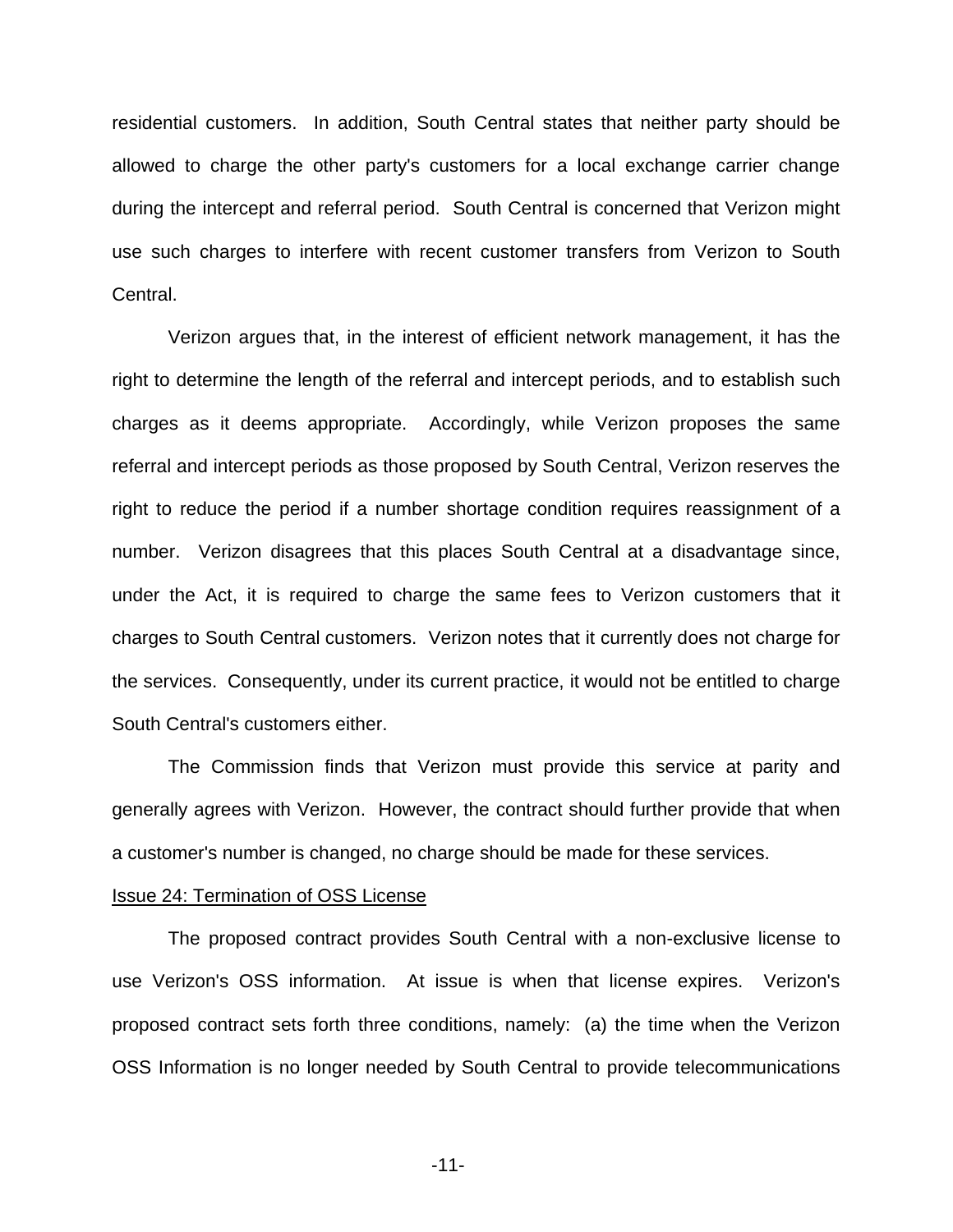services to South Central customers; (b) termination of the license in accordance with Section 8; or (c) expiration or termination of the agreement. South Central accepts conditions (b) and (c), but objects to condition (a).

South Central argues that condition (a) gives Verizon discretion to terminate the license when Verizon alone determines that South Central no longer requires the information. South Central states that such discretion is unreasonable given the fact that such information could be essential to South Central's implementation of the agreement. The Commission agrees with South Central. Condition (a) should be removed from the agreement.

# Issue 26: Poles, Conduits, and Rights-of-Way

Verizon proposes to allow South Central access to its poles, conduits, and rightsof-way under the terms and conditions of its standard Pole Attachment and Conduit Attachment and Conduit Occupancy Licensing Agreement. This agreement was submitted as a part of Verizon s Best and Final Offer in this proceeding.

South Central objects to Verizon s agreement, asserting that the rates are too high. South Central lists a number of costs that are included in Verizon s standard agreement, which it states Verizon should not be permitted to recover from South Central.<sup>5</sup> Instead, it prefers the rates set forth in its own pricing attachment, which South Central states is taken from Verizon's CATV pole attachment and conduit occupancy tariff. It also details its specific objections to the standard agreement.<sup>6</sup> South Central and Verizon agree that the annual rate for two-user poles should be \$12.12 per

<sup>5</sup> Prefiled testimony of Danny Bishop at 2 and 3.

 $6$  Id. at 2.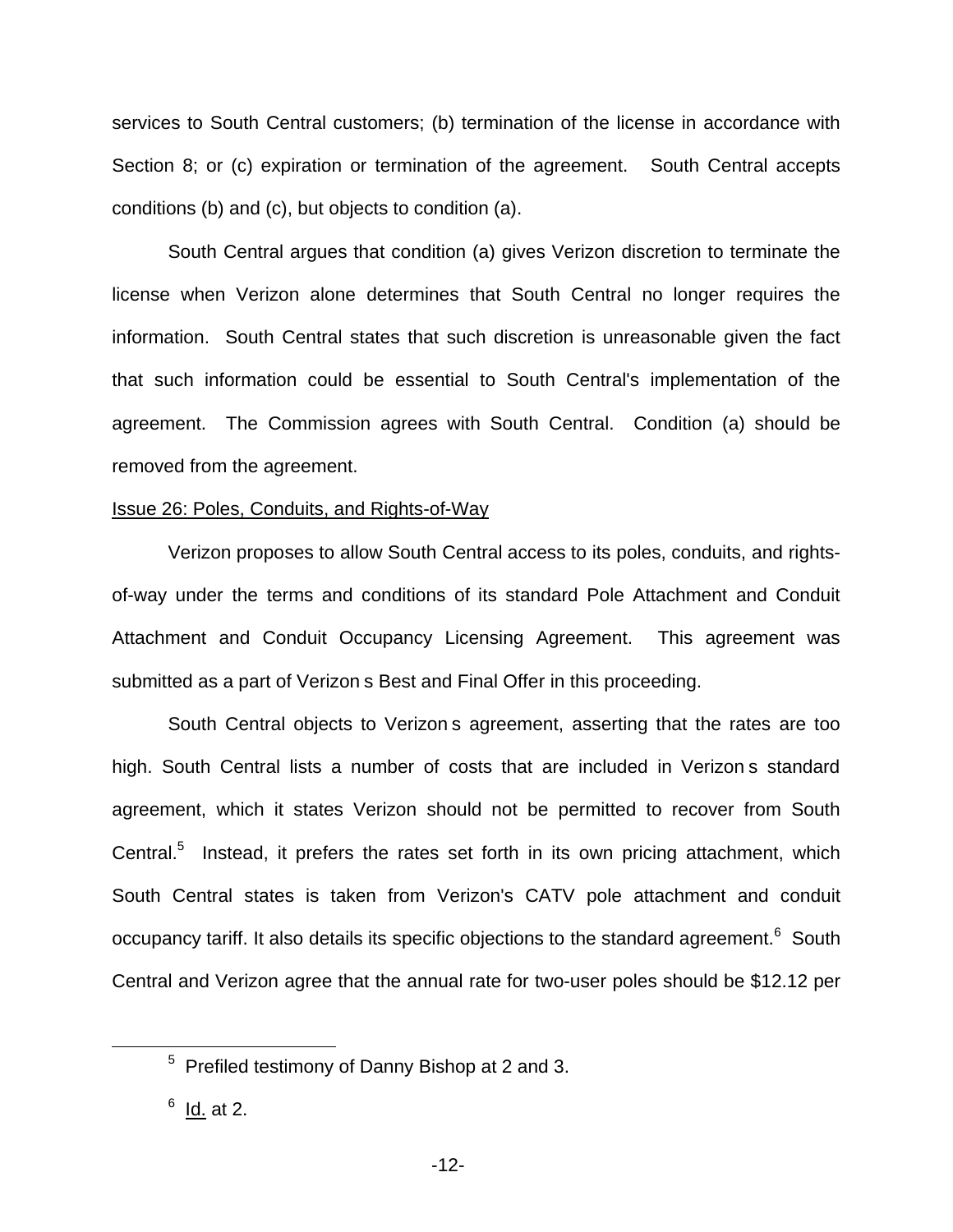year; however, the companies disagree on the annual fee for three-user poles. Verizon proposes a three-user pole rate equal to the two-user pole rate, while South Central proposes a three-user pole rate of \$5.64 per year.<sup>7</sup> South Central also objects to paying a \$200 fee for processing the pole attachment or conduit occupancy fee included in Verizon s standard agreement. Finally, South Central argues that the agreement should include authorization to attach facilities for the provision of digital video and Internet.<sup>8</sup>

Verizon s CATV tariff has been on file with the Commission since September 1982. $9$  The current tariff was approved on December 1, 2000. Over the years, the rules and regulations contained in the tariff have provided a clear and concise method for dealing with pole attachments and conduit occupancy issues. CATV providers have operated under the regulations of the tariff for many years, abiding by the rules and prices contained therein. The tariff generally mirrors Verizon s standard attachment agreement, although the agreement contains significantly more terms and conditions that the Commission has determined are necessary to have an effective agreement and to protect Verizon s property rights.

Therefore, the Commission finds that Verizon s proposed agreement should govern Verizon s relationship with South Central, as well as with other CLECs, concerning pole attachments and conduit occupancy issues. However, the proposed

 $7$  Pre-filed testimony of Lee Berkley, Exhibit A; Pre-filed testimony of Eileen M. Bodamer, Exhibit A.

 $8$  Pre-filed testimony of Danny Bishop at 4.

 $9$  Administrative Case No. 251, The Adoption of a Standard Methodology for Establishing Rates for CATV Pole Attachments.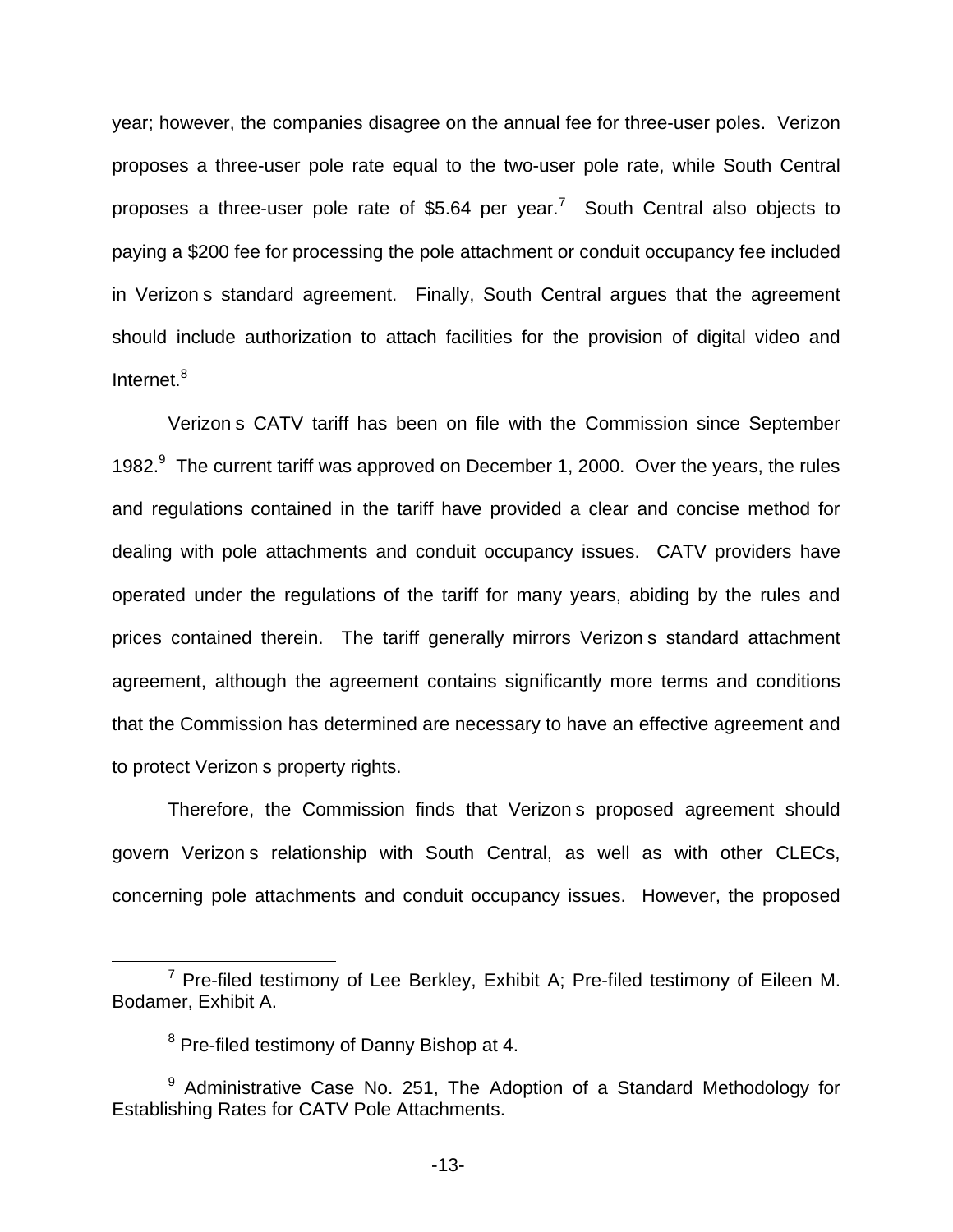agreement should be amended to include a three-user pole attachment rate of \$5.64 per year and to eliminate the \$200 processing fee for pole attachment and conduit occupancy applications. South Central and other CLECs should not pay the application fee when CATV providers, under the existing tariff, do not. Verizon claims that not charging South Central the application processing fee is discriminatory because other CLECs have paid the fee; however, the Commission finds that charging the fee to CLECs and not to CATV providers is no less discriminatory. Verizon should amend its existing agreements to avoid problems under KRS 278.170.

Finally, Verizon must modify the provisions regarding the term of the agreement to reflect that either party may terminate the agreement upon 180 days notice to the other, subject to the right of the other party to demand arbitration of the termination.

## Issue 27: LEC Freezes

South Central argues that the contract proposed by Verizon does not specify procedures for a CLEC to follow in order to lift a LEC freeze. In the absence of such language, South Central recommends that the procedures established by the Commission in 807 KAR 5:062 relating to changes of primary interexchange carriers be incorporated into the proposed agreement. Verizon appears to agree with this position and, like South Central, cites the Commission's decision in In the Matter of Tel-Save, Inc. vs. BellSouth Telecommunications, Inc.<sup>10</sup> Based on the apparent agreement of the parties, the Commission finds that the procedures established in 807 KAR 5:062 should be incorporated into the interconnection agreement.

<sup>10</sup> Case No. 97-381 (Ky. P.S.C., July 7, 1999).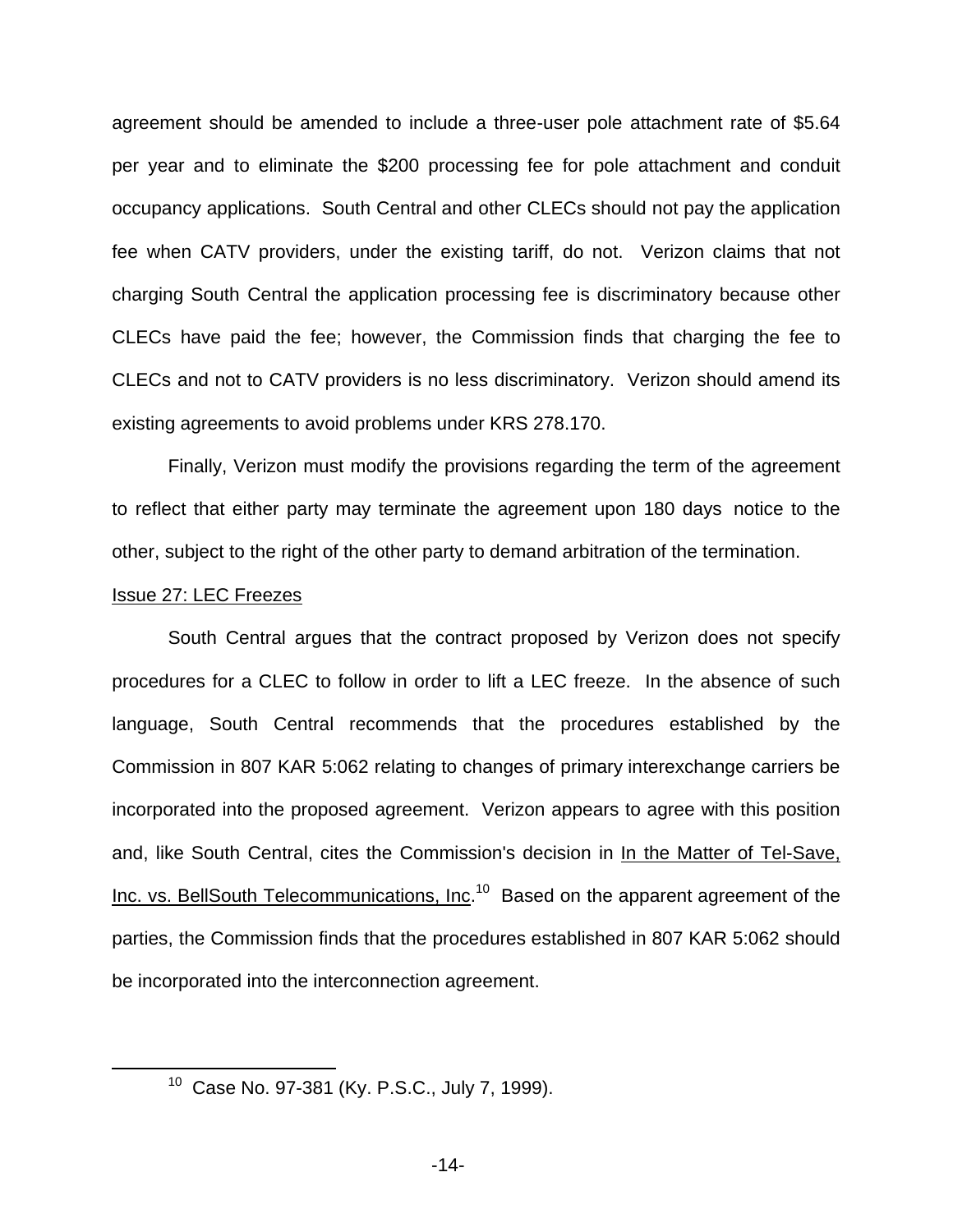# Issue 28: Points of Interconnection

South Central asks that its agreement with Verizon reflect that Verizon will interconnect with South Central at any technically feasible point in the network pursuant to 47 U.S.C. § 251(c)(2)(B). Verizon, on the other hand, views the inclusion of this statutory language in its agreement as a blank check. Verizon asks that South Central expressly define in the agreement the location or the methods for interconnection. Verizon does indicate it is willing to carry out its statutory duty to interconnect at any technically feasible location.

It appears that the parties have no real disagreement here. Accordingly, the agreement shall include the statutory standard. If the parties agree on inclusion of a mid-span copper or fiber meet or other types of locations, then that language too may be included in their agreement. If South Central and Verizon do not reach agreement on the specific types of locations to be included, then the executed contract should include merely the statutory language of interconnection at any technically feasible point.

#### Issues 29 and 31: Interconnection Points

The parties argue over who should pay to deliver traffic to points of interconnection. South Central asserts that each party should be financially responsible for delivering its traffic to the other party s point of interconnection ( POI ). For reasons stated at length in the Commission s recent Orders in Case No. 2000-404, the

-15-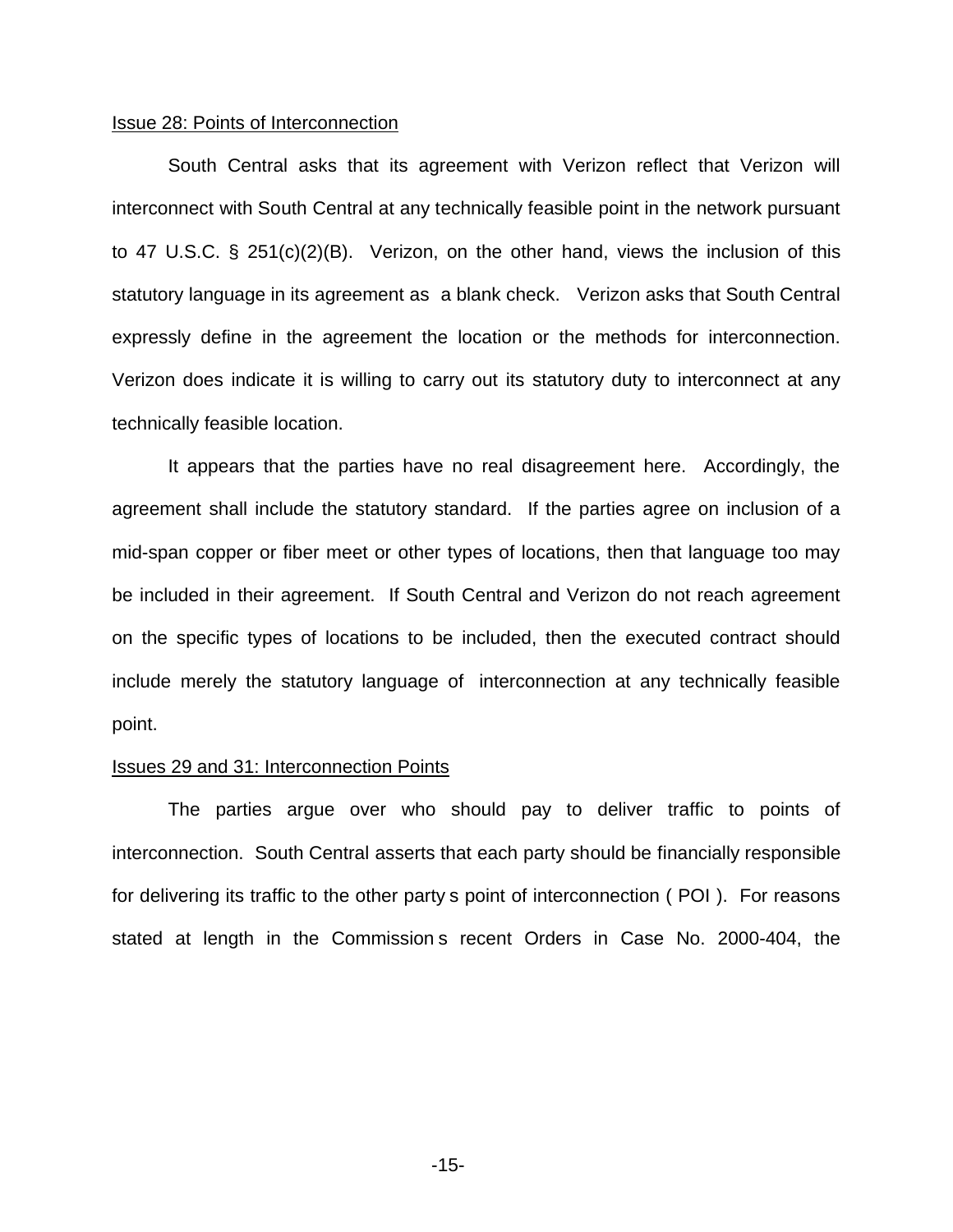Commission finds that South Central should prevail on this issue.<sup>11</sup> Thus, the Commission finds that South Central has the right to establish a minimum of one point of interconnection per LATA. South Central is also required to establish another POI when the amount of traffic passing through a Verizon access tandem switch reaches a DS3 level. Verizon has failed to demonstrate that the costs it will incur to reach South Central s POI will not be covered by the rates Verizon charges its own customers. In absence of this showing, the Commission will not deviate from the well-established principle that each carrier must pay the originating costs of its own traffic.

The parties agreement should reflect that their arrangement complies with the standards set forth by FCC Rule 51.703(b), which states that [a] LEC may not assess charges on any other telecommunications carrier for local telecommunications traffic that originate on the LEC s network. The agreement must also comply with the standards of 47 U.S.C. § 251(c)(2)(B), requiring Verizon to interconnect at any technically feasible point. If, as the agreement is implemented, Verizon believes that South Central has located its points of interconnection outside of Verizon s franchise calling area, thus requiring Verizon to incur unnecessary costs, then Verizon may file a complaint with this Commission.

# Issue 33: Payment of Reciprocal Compensation

Reciprocal compensation refers to the rates that a carrier may charge for terminating traffic on its network that originated on another carrier s network. Verizon

<sup>&</sup>lt;sup>11</sup> The Petition of Level 3 Communications, LLC for Arbitration with BellSouth Telecommunications, Inc. Pursuant to Section 252(b) of the Telecommunications Act of 1934, as amended by the Telecommunications Act of 1996 (Order dated March 14, 2001) at 134, as modified on April 23, 2001, at 1 and 2.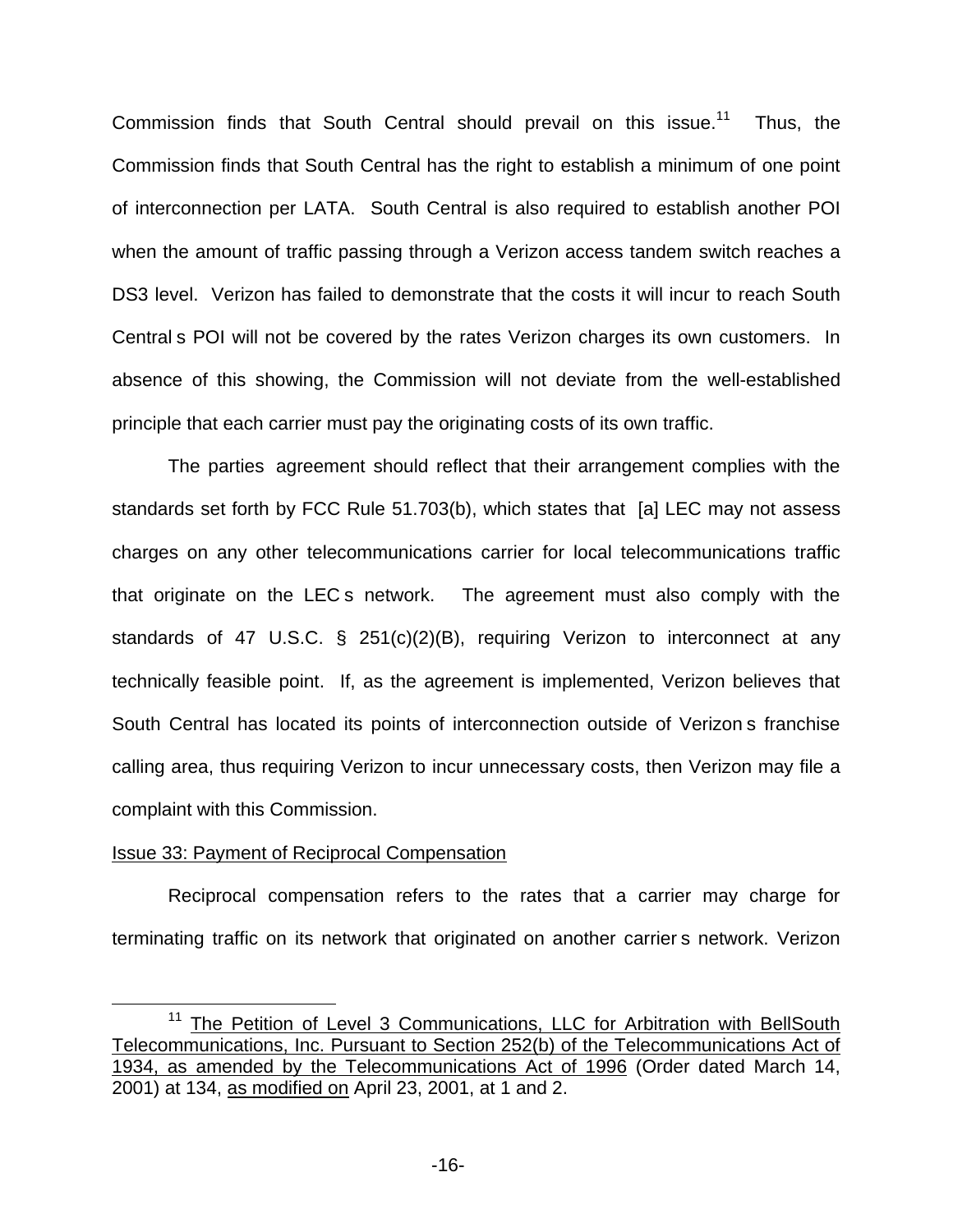has proposed language that prescribes when reciprocal compensation will be due and how it will be calculated. South Central is concerned about where the interconnection points, which are a factor in the calculations, will be located. That issue is resolved in Issue 31 and, therefore, no further discussion is necessary here.

South Central is also concerned about the language in Section 50.2 of the agreement, which gives Verizon the right to terminate its obligations to pay reciprocal compensation on 30 days notice to Verizon, but does not give the corresponding right to South Central. This issue was not addressed at the hearing in Case No. 2001-224, or in the testimony prefiled in this proceeding. However, it was raised subsequent to the hearing in Case No. 2001-224, and it is presumed to be a matter of concern to South Central.

While Section 50.2 gives Verizon the right to unilaterally terminate the provisions relating to reciprocal compensation, it recognizes that Verizon remains obligated under Applicable Law to pay such compensation. Therefore, the situation South Central finds itself in by virtue of this provision is not so one-sided that it should be allowed a remedy at this time.

#### Issue 37: Tandem Transit Traffic

As traffic crosses a tandem switch and is terminated on a carrier s network, the carrier owning the tandem switch will often be billed by the terminating traffic carrier regardless of whether or not the tandem-owning carrier is the originating carrier. Verizon, as the tandem switch owner, seeks to pass these costs to the originating carrier. Verizon represents that it retains all billing records. All carriers must have their

-17-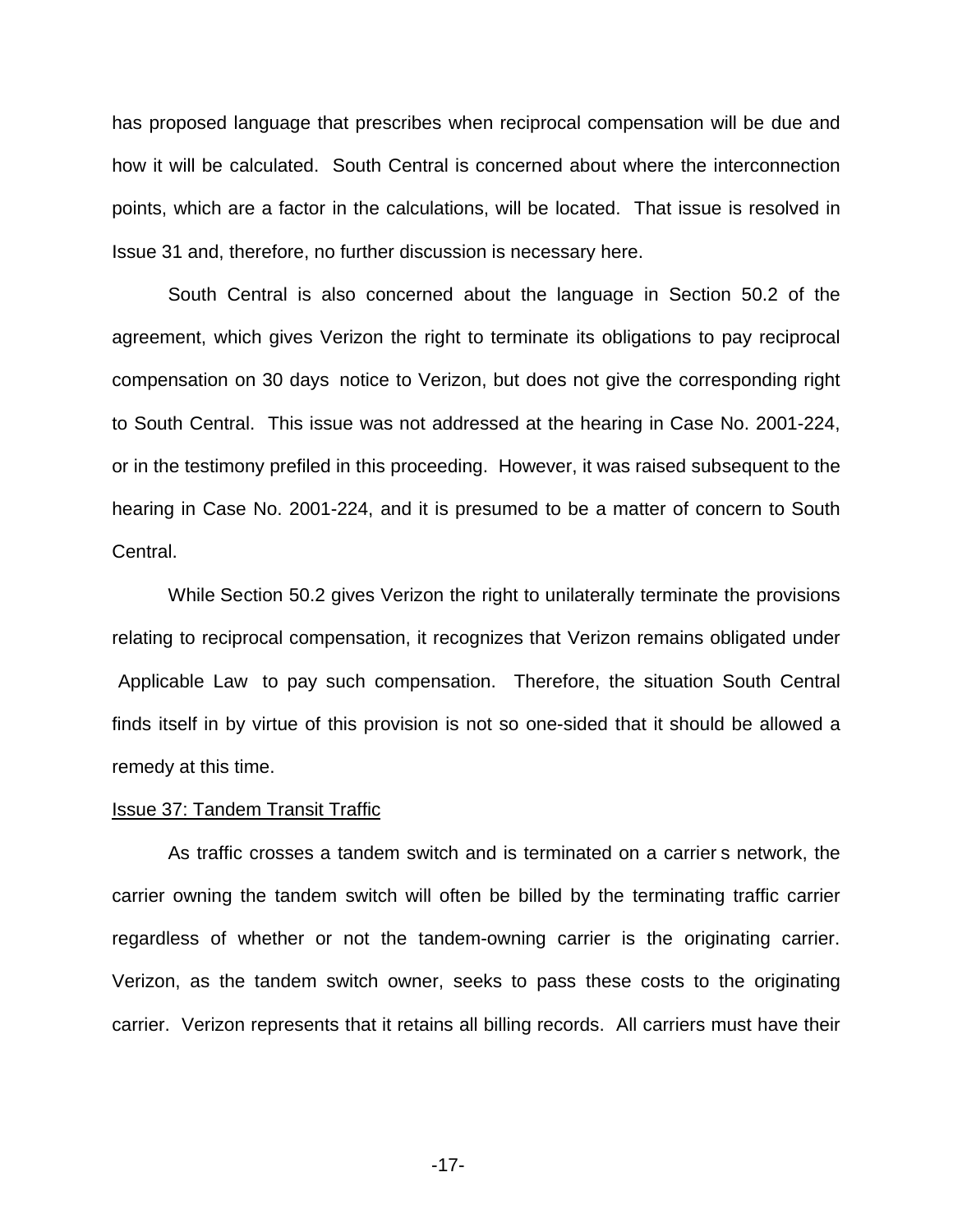reciprocal compensation rate agreements on file with the Commission, therefore making them part of the public record.

South Central states that it would be willing to pay the cost incurred by the tandem switch owner from the terminating carrier if the costs were reasonable and known in advance. As these are published rates available for inspection by all carriers, the Commission agrees with Verizon on the issue. Verizon must be more forthcoming with information delineating the price list.

## Issue 40: Forecasting

South Central and Verizon do not appear to have substantially differing views on the issue of forecasting. Verizon proposes a methodology to establish an initial number of trunks. It will provide the same number of trunks to terminate reciprocal compensation traffic to South Central as South Central provides to terminate reciprocal compensation traffic to Verizon. Moreover, Verizon commits to providing additional trunks based upon forecasts from reliable engineering data from South Central. Verizon indicates that it will only reduce the number of trunks that South Central or any other CLEC uses if it receives adequate notice. Verizon has also committed that under no circumstance will it sever a CLEC s only tie to Verizon s network because of trunk under-utilization. Verizon has even proposed additional language to the contract to cover this last issue. Given this common ground, the parties should be able to negotiate contract language on which they can mutually agree.

The Commission, having considered the petition of South Central, Verizon s response thereto, and the evidence of the record in this proceeding, and having been otherwise sufficiently advised, HEREBY ORDERS that, within 30 days of the date of this

-18-